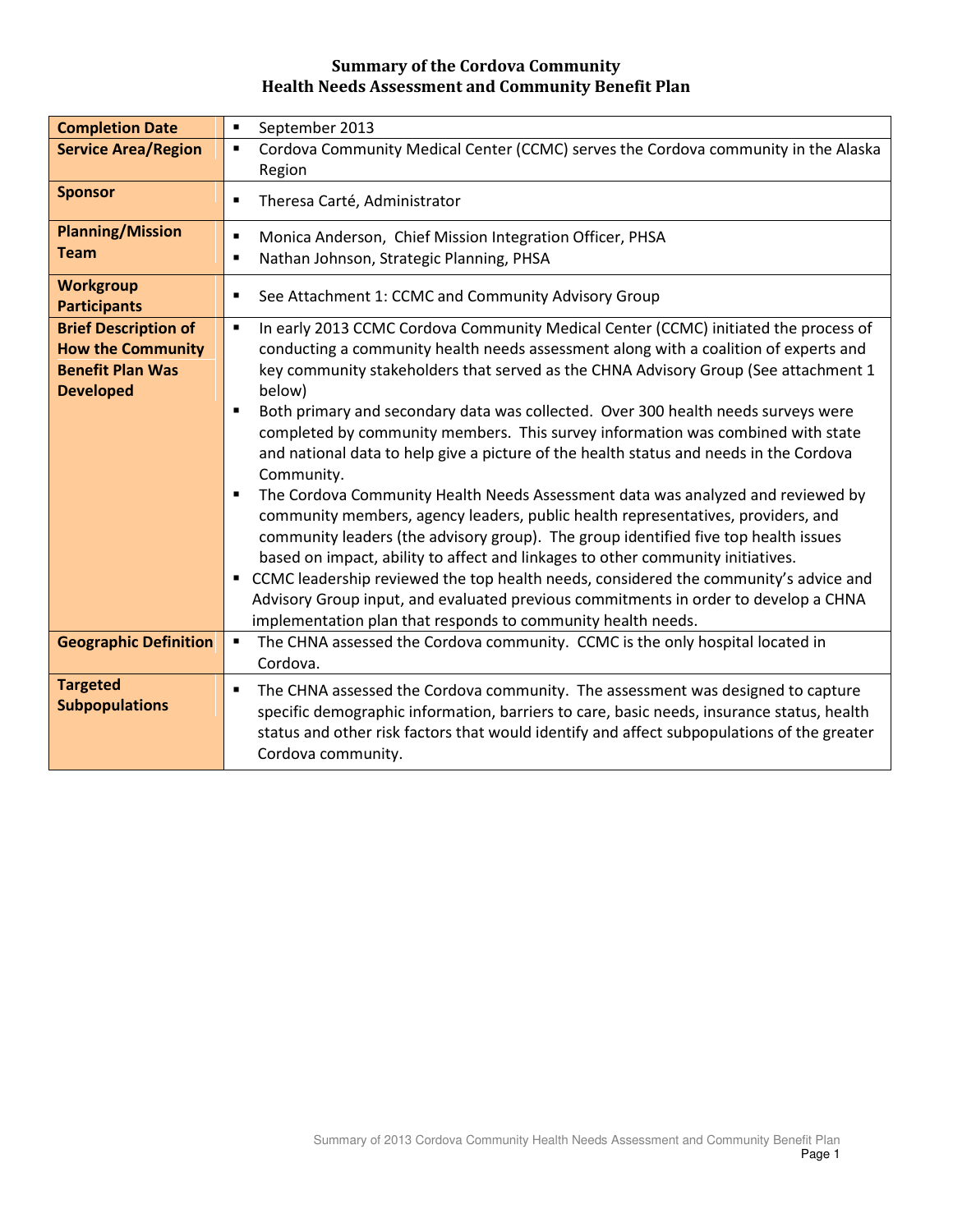| <b>Major Issues/Needs</b>    | <b>Need Priorities</b> | <b>Need Description</b>                                                                                                                  |
|------------------------------|------------------------|------------------------------------------------------------------------------------------------------------------------------------------|
| <b>Identified Within the</b> | 1. Attracting          | Cordova has suffered a pattern of physician turnover due to many                                                                         |
| <b>Community</b>             | and                    | factors including high cost of living, housing availability, being excluded                                                              |
|                              | <b>Retaining</b>       | from key decisions within their organizations and the unique lifestyle                                                                   |
|                              | <b>Medical</b>         | demands that come with living in a small isolated Alaskan city in a rainy                                                                |
|                              | <b>Providers</b>       | and wintery climate. The inconsistency in providers has impacted the                                                                     |
|                              |                        | continuity and quality of care for community members over time.                                                                          |
|                              |                        | Patients feel poorly understood and disconnected when there is a                                                                         |
|                              |                        | different caregiver from one visit to the next. The inconsistency in care                                                                |
|                              |                        | has negatively impacted patient trust in their care giver. This situation                                                                |
|                              |                        | has lead to lower utilization of preventive care and people waiting to<br>receive care when they can to travel Anchorage or other larger |
|                              |                        | communities where they can have a consistent provider they can come                                                                      |
|                              |                        | to know and trust over time.                                                                                                             |
|                              | 2. Access to           | Like many small rural communities, Cordova lacks many specialty and                                                                      |
|                              | <b>Specialty</b>       | diagnostic services. As a result many are forced to travel to larger                                                                     |
|                              | Care                   | communities at great expense and family hardship to get the needed                                                                       |
|                              |                        | services. The economics of delivering health services to a small                                                                         |
|                              |                        | population sometimes make it unfeasible to maintain certain specialties                                                                  |
|                              |                        | and services locally, but ensuring the reasonable access to these                                                                        |
|                              |                        | services is important to the health and well being of the community.                                                                     |
|                              | 3. Affordability       | The affordability of health care was identified by the community as a                                                                    |
|                              | of Care                | significant barrier to receiving needed health care services. The impact                                                                 |
|                              |                        | of this barrier is compounded by the high cost of living in an isolated                                                                  |
|                              |                        | rural Alaskan community, the low rate of residents seeking preventive                                                                    |
|                              |                        | care and whether or not a community member has health insurance.                                                                         |
|                              | 4. Care                | Despite Cordova's small size the community identified fragmentation                                                                      |
|                              | Coordination           | and lack of coordination of care across the continuum as a problem.                                                                      |
|                              | <b>Across</b>          | Key stakeholders and health providers acknowledged that there is not a                                                                   |
|                              | <b>Healthcare</b>      | common understanding of the services and resources available from<br>organization to organization within Cordova. The community has      |
|                              | <b>Providers</b>       | affirmed that there is a need for better information, education,                                                                         |
|                              |                        | coordination and patient navigation across the continuum of care in                                                                      |
|                              |                        | Cordova. Addressing this need will reduce barriers to care, improve the                                                                  |
|                              |                        | efficiency across the health system in Cordova and improve the quality                                                                   |
|                              |                        | of care and outcomes experienced by patients.                                                                                            |
|                              | 5. Mental              | Poor mental health and the related issue of substance abuse were                                                                         |
|                              | Health/                | identified as problems in the Cordova community. The average number                                                                      |
|                              | <b>Substance</b>       | of poor mental health days reported for the previous 30 days was 3.5                                                                     |
|                              | Abuse                  | compared to 2.3 nationally. Of particular concern for the community                                                                      |
|                              |                        | was:                                                                                                                                     |
|                              |                        | The impact of poor mental health on Cordova's youth, the risks of                                                                        |
|                              |                        | suicide and the lack of healthy youth activities                                                                                         |
|                              |                        | The impact of changing provider base and confidentiality concerns                                                                        |
|                              |                        | on people's trust and willingness to seek treatment                                                                                      |
|                              |                        |                                                                                                                                          |
|                              |                        |                                                                                                                                          |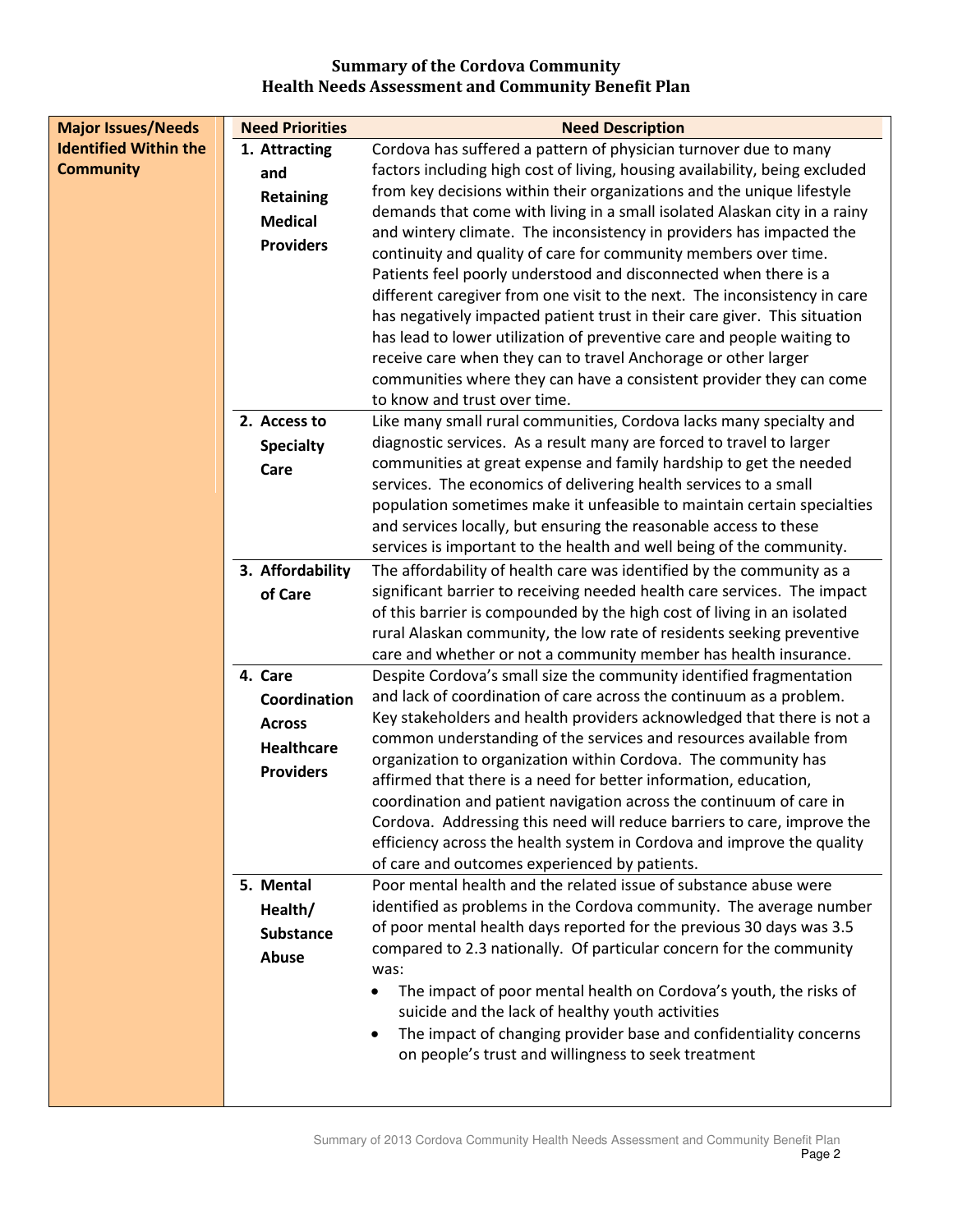| <b>How CCMC is</b>                                                        |                                                                                   |                                                                                                                                                                                                                                                                                                                                                                                                                                                                                                                                                                                                                                                                                                                                                                                                                                                              |
|---------------------------------------------------------------------------|-----------------------------------------------------------------------------------|--------------------------------------------------------------------------------------------------------------------------------------------------------------------------------------------------------------------------------------------------------------------------------------------------------------------------------------------------------------------------------------------------------------------------------------------------------------------------------------------------------------------------------------------------------------------------------------------------------------------------------------------------------------------------------------------------------------------------------------------------------------------------------------------------------------------------------------------------------------|
| <b>Addressing the Major</b>                                               | <b>Need Priorities</b>                                                            | <b>CCMC Implementation Plan to Address Identified Need</b>                                                                                                                                                                                                                                                                                                                                                                                                                                                                                                                                                                                                                                                                                                                                                                                                   |
| <b>Issues/Needs</b><br>(projects/programs-<br>Implementation<br>Strategy) | 1. Attracting<br>and<br><b>Retaining</b><br><b>Medical</b><br><b>Providers</b>    | • Establish a comprehensive welcome package to send to candidates<br>prior to visit in order to better inform them about the Cordova<br>community and help ensure better fit for the hospital and the<br>Cordova community.<br>Establish a locum tenens program so that physician candidates may<br>work a minimum of two weeks at CCMC prior to employment in<br>order for the physician and CCMC to better assess fit and help<br>increase physician retention once hired.<br>Engage key community members to help introduce provider to<br>community.<br>Coordinate with leadership from NVE/Ilanka Clinic and other key<br>$\bullet$<br>health stakeholders in Cordova to collectively meet with and educate<br>the candidates about health care environment and needs in Cordova<br>to ensure candidates have a clear picture of the health system they |
|                                                                           | 2. Access to<br><b>Specialty</b>                                                  | would be working in.<br>Identify most needed specialties in Cordova<br>$\bullet$<br>Identify Specialists in Anchorage to meet the needs identified<br>٠                                                                                                                                                                                                                                                                                                                                                                                                                                                                                                                                                                                                                                                                                                      |
|                                                                           | Care                                                                              | through assessment<br>Leverage Telehealth technologies at CCMC/Sound Alternatives/ICHC<br>to provide Specialist follow-up visits and confidential, outside-<br>Cordova therapy/counseling visits                                                                                                                                                                                                                                                                                                                                                                                                                                                                                                                                                                                                                                                             |
|                                                                           | 3. Affordability<br>of Care                                                       | Identify Specialists in Anchorage to meet the needs identified<br>$\bullet$<br>through assessment (Also in priority 2)<br>Leverage Telehealth technologies at CCMC/Sound Alternatives/ICHC<br>to provide Specialist follow-up visits and confidential, outside-<br>Cordova therapy/counseling visits (Also in priority 2)<br>• Continue Charity Care services for qualifying community members<br>• Utilize admissions and other entry points to provide information and<br>refer uninsured Cordova residents to Insurance Exchange resources.                                                                                                                                                                                                                                                                                                               |
|                                                                           | 4. Care<br>Coordination<br><b>Across</b><br><b>Healthcare</b><br><b>Providers</b> | • Collaborate with coalition of Cordova providers and other key<br>stakeholders to establish a health resources guide/reference for<br>providers and residents of Cordova<br>• Utilize the monthly provider meeting to increase communication and<br>mutual understanding of available resources and services                                                                                                                                                                                                                                                                                                                                                                                                                                                                                                                                                |
|                                                                           | 5. Mental<br>Health/<br><b>Substance</b><br>Abuse                                 | • Establish healthy youth activities in Cordova by<br>offering Cordova High School students job shadowing<br>$\circ$<br>opportunities at the hospital<br>offering CPR/First Aid classes<br>$\circ$<br><b>Supporting CNA training</b><br>$\circ$<br>Providing Babysitting training/certification<br>$\circ$<br>Identifying trainers and creating process<br>$\circ$<br>Help address concerns regarding confidentiality as a barrier to<br>seeking mental health services (see Priority 1 - tele-health)                                                                                                                                                                                                                                                                                                                                                       |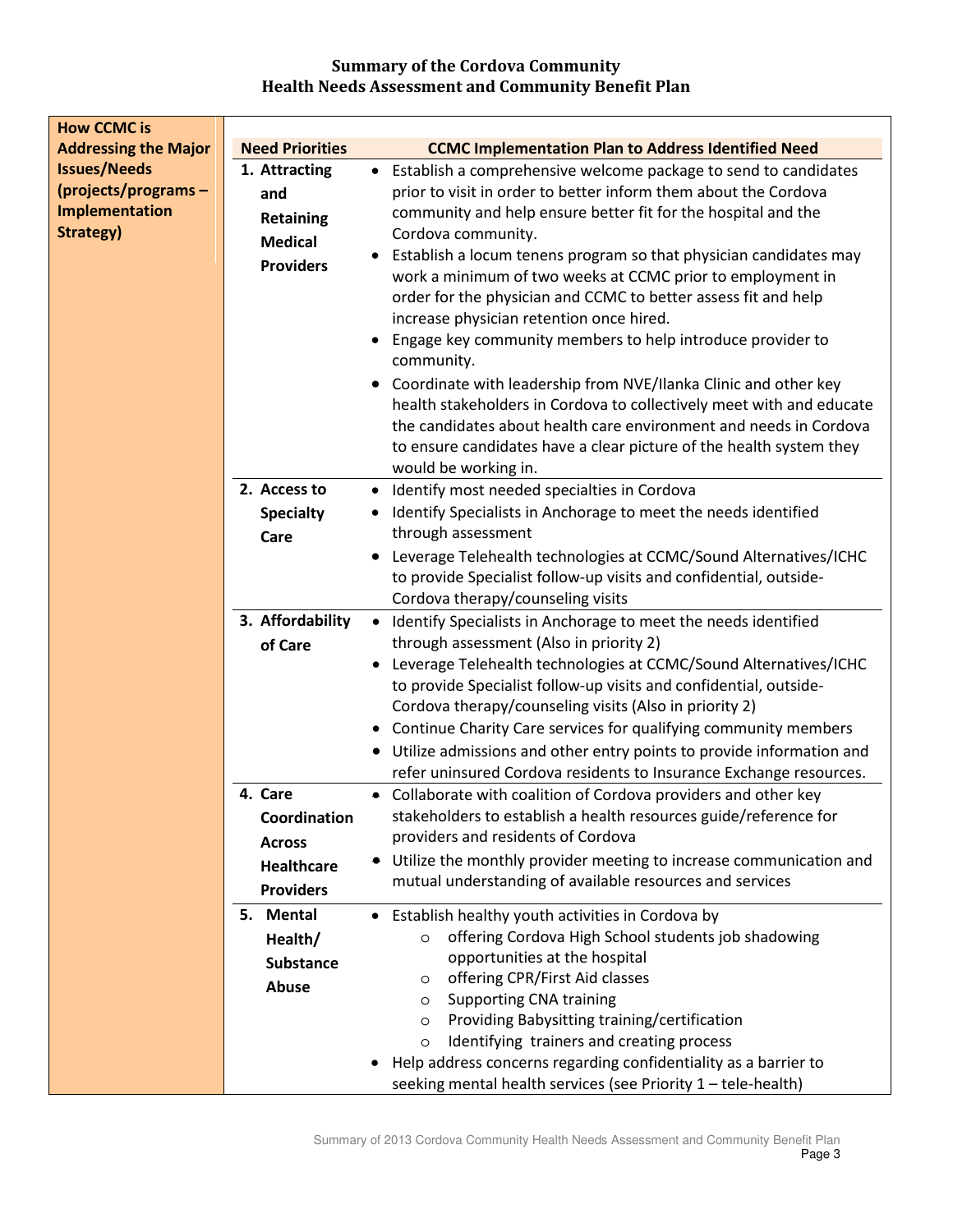| <b>Why CCMC Selected</b><br><b>These</b><br><b>Projects/Programs/</b><br>collaborations                       | Focusing on areas of core competency for CCMC and leveraging community assets through<br>collaborative efforts is the most effective and sustainable way to address community<br>problems. In addition to building on CCMC's areas of strength, CCMC chose strategies that<br>involve collaboration with other key community stakeholders to address needs identified in                                                                                                                                                                                                                                                                                                                                                                                                                                                                                                                                                                                       |
|---------------------------------------------------------------------------------------------------------------|----------------------------------------------------------------------------------------------------------------------------------------------------------------------------------------------------------------------------------------------------------------------------------------------------------------------------------------------------------------------------------------------------------------------------------------------------------------------------------------------------------------------------------------------------------------------------------------------------------------------------------------------------------------------------------------------------------------------------------------------------------------------------------------------------------------------------------------------------------------------------------------------------------------------------------------------------------------|
|                                                                                                               | the Cordova needs assessment.                                                                                                                                                                                                                                                                                                                                                                                                                                                                                                                                                                                                                                                                                                                                                                                                                                                                                                                                  |
| <b>How Others in the</b><br><b>Community Are</b><br><b>Addressing the Major</b><br><b>Issues/Needs</b>        | . Native Village of Eyak / Ilanka Community Health Center (NVE/ICHC) continues to offer a<br>sliding fee schedule to ensure that no financial barriers to care exist for those who meet<br>certain financial eligibility criteria<br>. NVE/ICHC has purchased ophthalmology equipment to offer those Specialty Services here<br>in Cordova<br>. Other providers have made a commitment to the attend the Monthly Provider meeting<br>regularly to address coordination of care<br>. NVE/ICHC offers an annual Sobriety Event and an array of behavioral health services<br>• Emergency Services, PHN, and NVE/ICHC expressed interest in collaborating on a Cordova                                                                                                                                                                                                                                                                                            |
| <b>Major Issues/Needs</b><br>that Are Not<br><b>Addressed by CCMC</b><br>or Others in the<br><b>Community</b> | health resources guide<br>CCMC's implementation plan addresses, to varying degrees, all priorities identified by the<br>Cordova CHNA advisory group and the CHNA.                                                                                                                                                                                                                                                                                                                                                                                                                                                                                                                                                                                                                                                                                                                                                                                              |
| <b>Goals and Objectives</b><br>of the Community<br><b>Benefit Plan</b>                                        | • Increased retention of CCMC providers (Time of Service)<br>. Reduce the number of residents that have to leave Cordova for specialty care<br>• Increase the percentage of people who have health insurance coverage in the Cordova<br>service area to improve their access to care<br>. Increase awareness of available services in Cordova so that people in Cordova are better<br>informed of their health options and are able to obtain more timely and effective<br>treatment<br>. Healthcare providers in Cordova better informed about what else is available in Cordova<br>(what others offer) so improved referrals to care for people in Cordova<br>• Increased opportunities for young people to be involved in healthy activities as an<br>alternative to substance use during idle time (i.e. health care and learning useful life skills)<br>• Decrease percent of people reporting not being able to receive needed mental health<br>services |